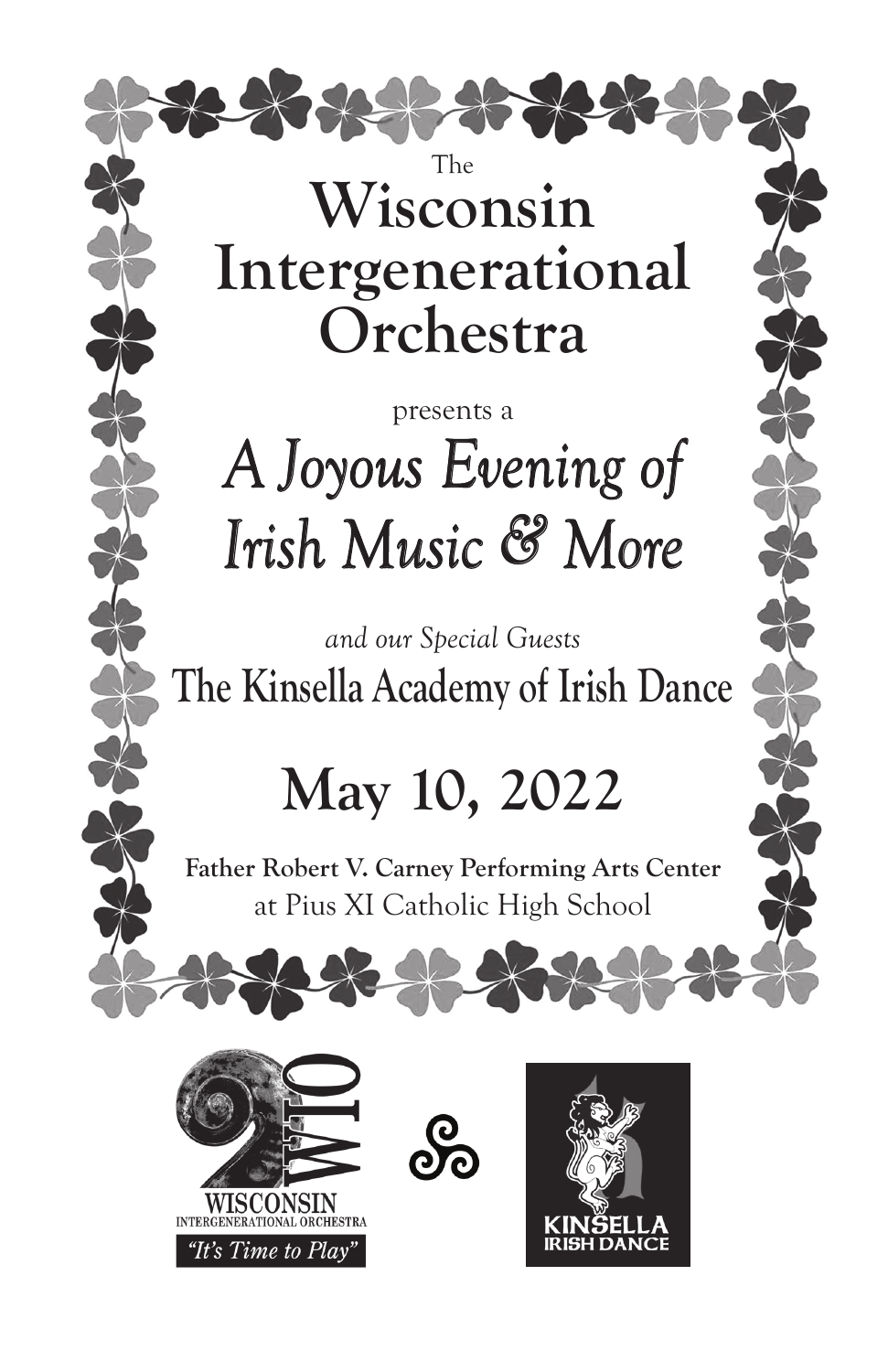## **PROGRAM – SPRING WITH THE WIO STRINGS**

**Toccatina** . . . . . . . . . . . . . . . . . . . . . . . . . . . . . . . . . . . . . . William Hofeldt

#### **Three Scenes from a Green Valley . . . . . . . . . . . . . . William G. Harbinson**

- 1. The Winds on a Big Hill
- 2. The Chapel on Nettle Knob
- 3. Gaston's Gigue

**Celtica** . . . . . . . . . . . . . . . . . . . . . . . . . . . . . . . . . . . . . . . . Brian Balmages *Featuring: Olivia Giorgio, Jean Winkel, Nina Oftedahl, Carson Frankum, Siew-Eng Goh, Louisa Schmidt, Rita Kroll, Josephine Nolan, Andrew Bergeson, Marilee Rockley*

**Ein Musikalischer Spass** . . . . . . . . . . . . . . . . Wolfgang Amadeus Mozart *(A Musical Joke)*

> Allegro; Menuetto; Presto *Kristen Tan – Violin 1, Thomas Spitz – Violin 2, Sarah Oftedahl – Viola, Joshua Kimball – Double Bass, Tim Trotier and Geoff Trotier – French Horns*

## *<u>တို့ TEN MINUTE INTERVAL တို့</u>*

**Irish Legend** . . . . . . . . . . . . . . . . . . . . . Robert Kerr, Soon Hee Newbold *Thomas Spitz, Solo Violin Kinsella Irish Dancers*

**A Sally Garden Fantasy** . . . . . . . . . . . . . . . . . . . . . . . . . . . . . Thom Sharp

#### **A Few Moments with Caroline and Breandán**

**Molly on the Shore** . . . . . . . . . . . . . . Percy Grainger, arr. Sandra Dackow *Sarah Oftedahl, Guest Conductor \*Sarah's bio can be found on the WIO website: www.wiorchestra.org*

#### **The Kinsella Irish Dancers and the WIO Fancy Fiddlers**

 A Fig for a Kiss *Traditional, arr.* Georgia Nettleton The Butterfly *Traditional, arr.* Elizabeth Updike Tam Lin *Traditional, arr.* Georgia Nettleton

*May you always walk with sunshine – May you never want for more, May Irish angels rest their wings right beside your door.* 

*- An Irish Blessing*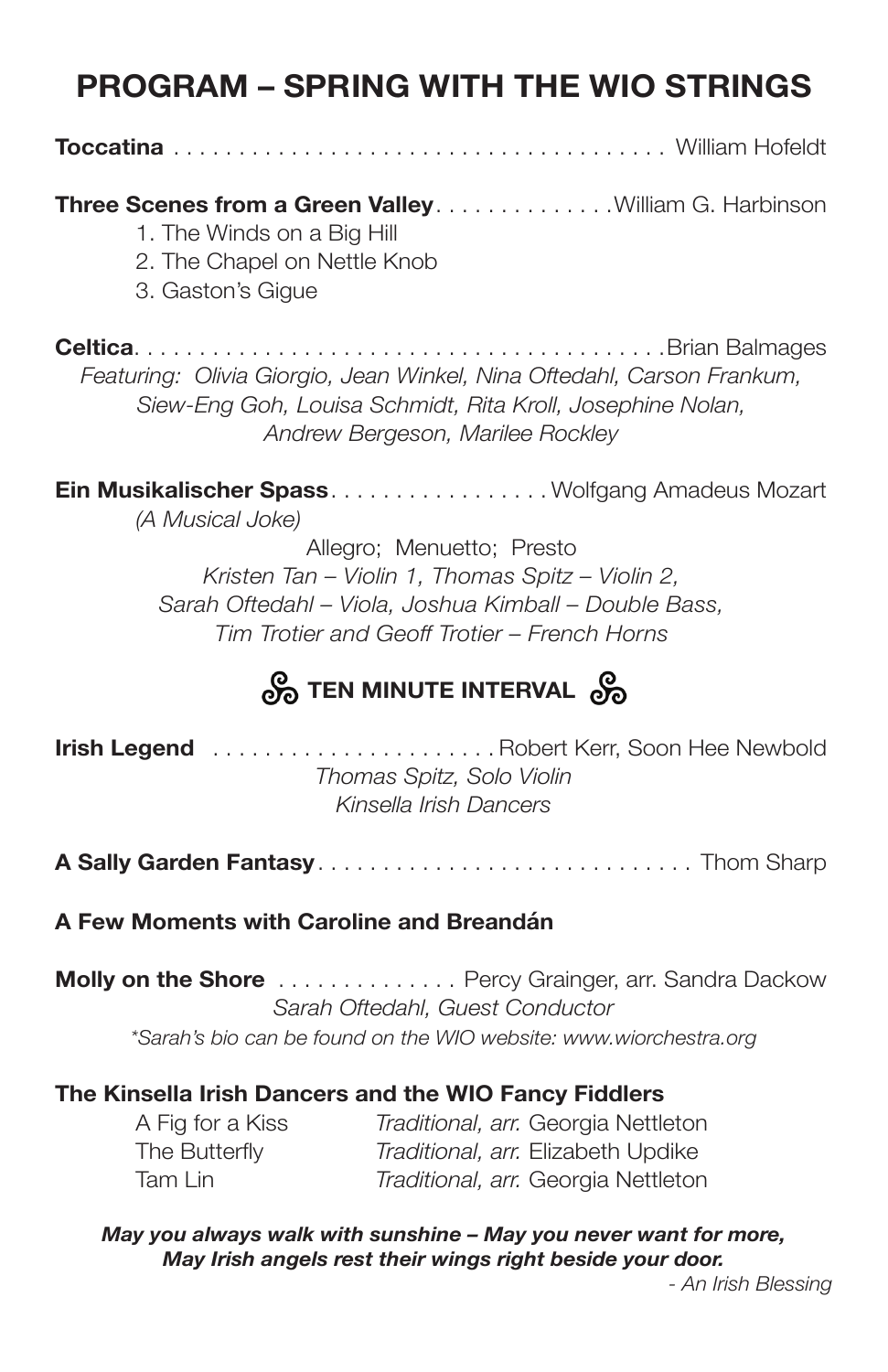## **The Wisconsin Intergenerational String Orchestra**

Anne Marie Peterson - Artistic Director Elizabeth Updike - Music Director Siew-Eng Goh - Senior Music Consultant

*\*\**Diane Augustine *\*\**Maddie Burakoff Amanda Beltrame Carson Frankum Angela Beltrame Siew-Eng Goh **Olivia Giorgio** *\** **\* \* \* \* \* \* \* \* \* Rita Kroll Caroline Klinker \*\* Alex Ng** *\** Andrew Laird *\*\** Nina Oftedahl *\*\**Lauren McKenna *\*\** Barbara Pforr \*Kristen Tan \* Louisa Schmidt *\*\**Hilary Toft *\**\*Thomas Spitz

### *\*\****Violin 1** *\*\****Violin 2**

Gail Waring Jean Winkel

### *\*\****Viola** *\*\****Violoncello**

\*Sarah Oftedahl *\*\**Alyssa Beltrame Julie Stringer **\*\*\* Andrew Bergeson Brian Diep** Carol Julin **Harp \*\*\*Cavin Koplin** Tiffany Chang Tiffany Chang *\**\*Julie Nolan \* Principal *\*\**Marilee Rockley

#### **Double Bass French Horn Drum Set**

\*\*Joshua Kimball Geoff Trotier Jeffery Clair **Bill Petterson Tim Trotier** Anthony Studer

 **Irish Instrumentals Music Librarian** Breandán Ó Reilly-Sánchez

Sue Stachelski

**Stage Managers** - Alyssa McDougal and Bethany Vollmers



*"It's TIme to Play" Come join the fun.*  Our next session will begin on Tuesday, September 13th. *Please see www.wiorchestra.org for details.*